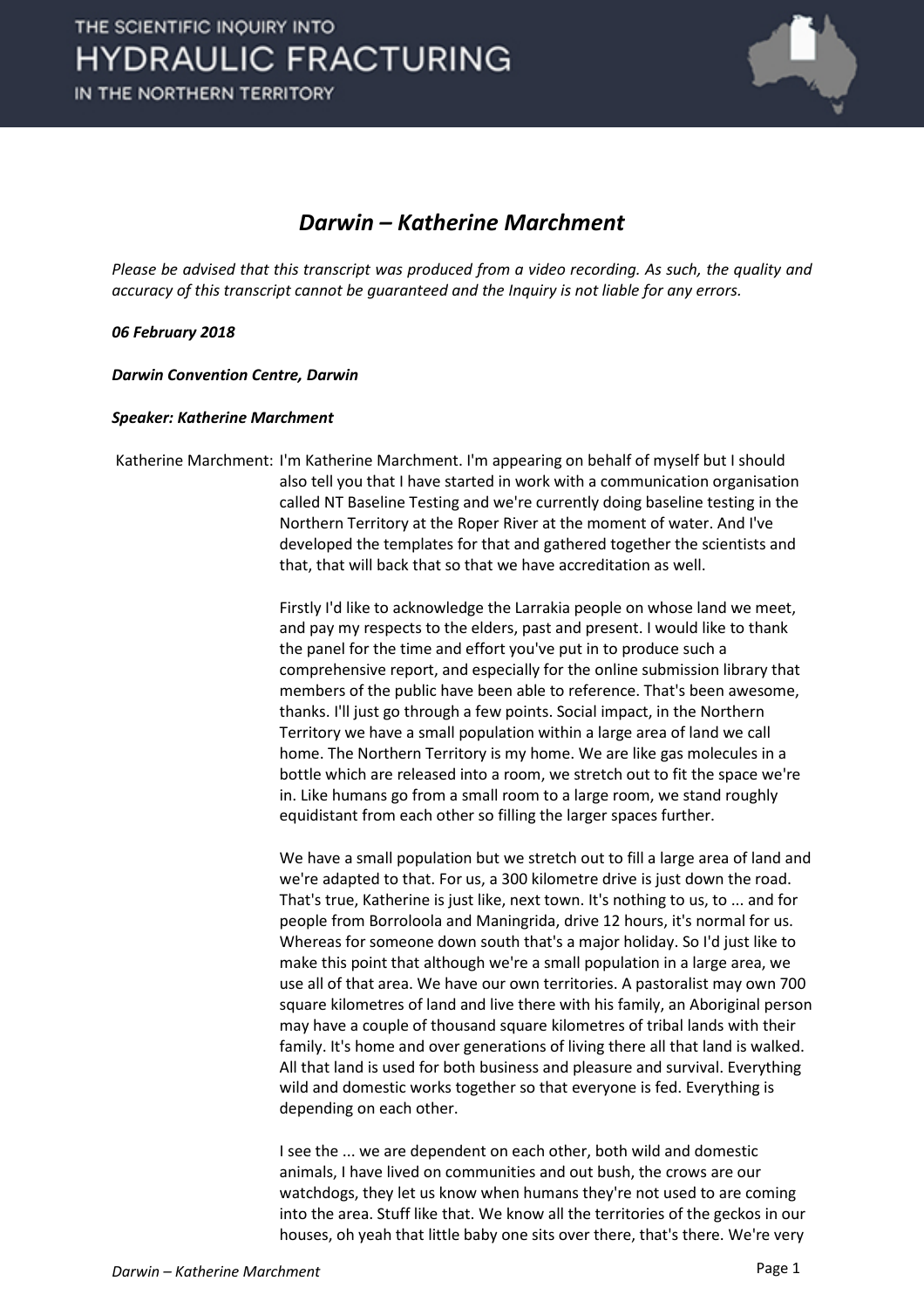

integrated into our environment and we have to be for our survival. So our friends aren't just other human beings. They're ... 20 dogs. One dog does the work of 20 men on a cattle station. They're our friends, they're our work partners. The plants tell us what the weather is going to be like. We need that environment, we're part of that environment. These gas companies, they plan to cover the land with a massive grid of wells, pipes, roads, compressor stations, processing plants and other infrastructure as well as man camps for FIFOs. They'll utterly change the environment where people live as they're not just dependent on current ecosystems, they're part of those ecosystems.

The gas industry in the N.T. threatens our very survival. But what I'd really like to talk about mostly is baseline testing and I know that that has been touched on quite a bit today. My first presentation to the inquiry concentrated on baseline testing and what has come out of that is a recommendation that baseline assessments be done by an independent body set up by government. Now there's some problems that I see with this. Baseline assessments are being the assessment of the available data and it's not the same as baseline testing, which is the collection of data. The inquiry itself has admitted that they're lacking in hard data for a true assessment of risk, especially in respect to water.

Two, as has been noted by the inquiry, the government department, the Department of Primary Industries and Resources that has been charged with regulating the industry is also responsible for promoting the industry. Thus a conflict of interest and not independent. Three. Also gas field residents in Queensland have not been happy with the so-called independent testing done by Durham and the GasFields Commission. Due to the close relationships with the industry, and the perception that the employees of Durham and bodies such as the CSIRO have been funded by the industry and are seemingly reluctant to find results that point to the gas industry causing impacts on residents. The most outrageous being the claim that the oily substance found on their cars and water tanks was caused by [inaudible], rather than from condensate from the flaring that was happening right next to them.

Also, as I mentioned before, the onus of proof, according to Australian law is on the landholder. Thus meaning that the testing done, if not done or directly commissioned by the landholder is unlikely to stand up in court. There is a much cheaper, easier solution to the problem that we're currently doing in the Northern Territory through my community organisation NT Baseline Testing, which would satisfy the courts that the testing is landholder initiated, independent and accredited. NT Baseline Testing is being done in the Northern Territory, we're doing it on the Roper River which is landholder initiated, paid for by the landholder and donations through NT Baseline Testing, been having fundraisers for that. As the testing is initiated by the landholder, it passes the requirement that the landholder proves impacts and they're onsite with us while we're doing the testing, make sure that we're doing the right thing.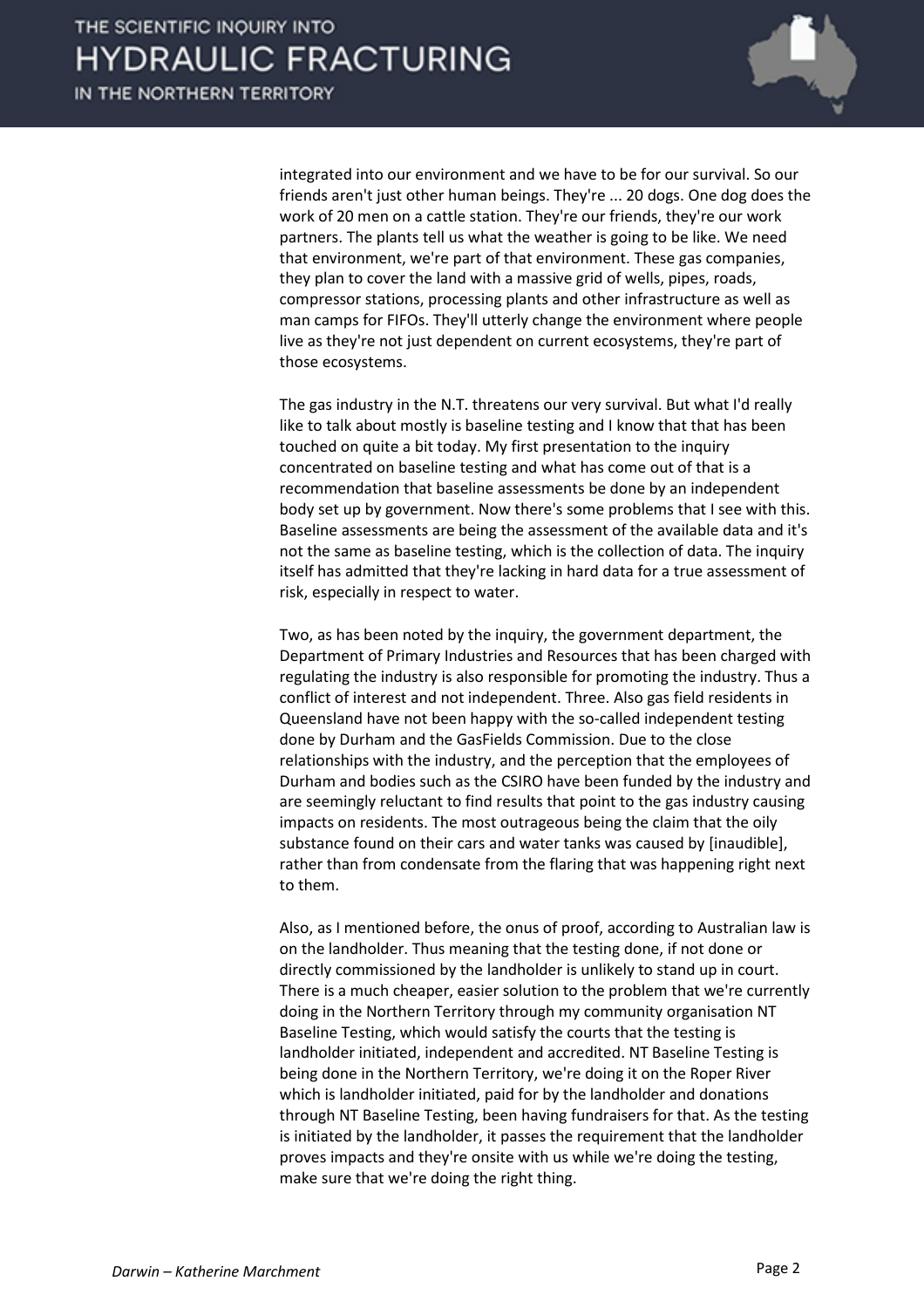

And so the field work is actually being sponsored by scientists and I have a field worker with me as well as the landholders as witnesses to make sure that we are doing that field work according to the scientific method that we've been given, which is basically keeping the samples in laboratory condition from collection till it gets to the laboratory and given the distances here that's actually quite a process. Keeping it within that temperature range that we are told to keep it in and also the way we collect it, the way it's sampled, all of that and I have laboratory notes for that, field lab notes for that as well with witnesses.

Accredited labs ... scientists even ... the testing we have done in the NT has followed the instructions by qualified science to the letter. Thus in passing the accreditation test, this is very similar to the process that gas and mining companies currently use when doing their testing, where the field workers don't have to be scientists themselves but have to do the work according to instruction given. Thus the testing will stand up in court as well as being accredited and independent. The only problem that we've come across with what we're doing with NT Baseline Testing is the cost. This is not cheap. It costs for the consulting scientist, it costs money ... to develop the template for what we're going to test for in the water. It costs money to do the fieldwork. It costs money to keep those samples in laboratory conditions and get them back to the lab in Darwin within the timeframe specified. All of this has to be done. It costs time to write up all the notes. So I haven't been pulling a wage for that, but I bloody should because I've put bloody hours and hours into it.

Normal wages here are \$200 a day but we simply didn't have enough money so I just couldn't pay myself. I pay my fieldworker; I couldn't pay me. So what I recommend is a change in the recommendations because this work is currently being done, and it can be done under the current system by the landholder simply putting in a receipt of the costs to the Department of Primary Industries and Resources through their current accounts department. And we've also done some testing on an Aboriginal community. Now they didn't have any money so that was fully done through fundraising and the thing with that is, landholders and Aboriginal communities are considering this baseline testing quite urgent, it has been bought up a lot. That's why we're not waiting around for government. We're not waiting around for industry, we're doing it now.

My suggestion there is that for communities that just simply don't have the cash, and can prove that, especially if they're all on bloody Centrelink, is that they put in a quote to DPIR, which pays us to do the testing and then we just acquit it. Simple operation and it doesn't require the setting up of a whole new department, it doesn't require a whole heap of people coming up down south, I'm working with an extremely good scientist in New South Wales, and he has been initiating citizen based science over the last few years, so we'll be doing bores next using his work. His specialisation is groundwater ecosystems so we're doing chemical testing of the surface water, but bore water, given the little critters in the water, groundwater ecosystems change the quickest. Living things change the quickest, when something is new, is introduced into the system.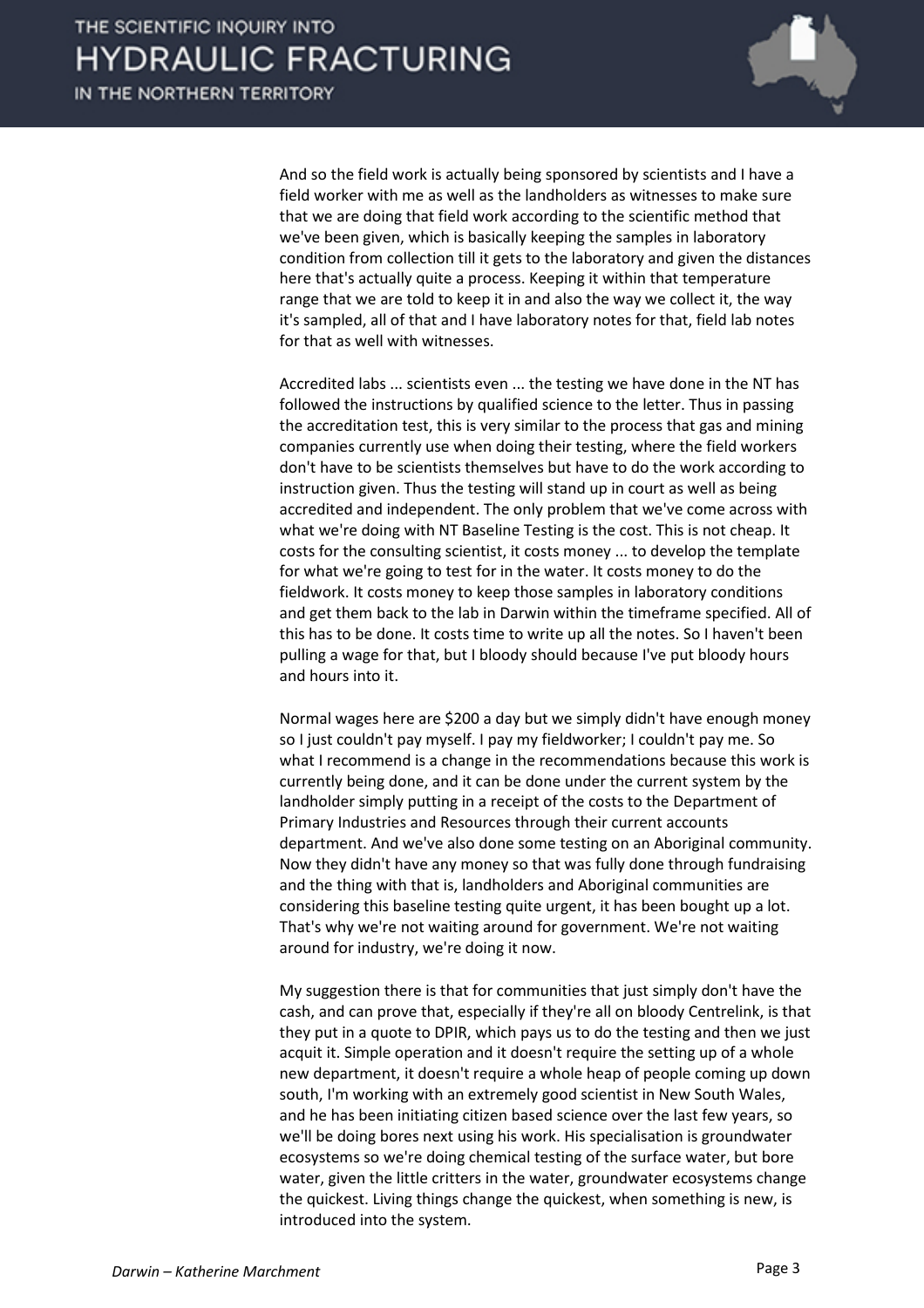IN THE NORTHERN TERRITORY



So we've determined that baseline testing of bores using the stygofauna is probably the best way to go and it doesn't have to be transported live. It's about numbers in the water, so it's very similar fieldwork to the chemical testing that we're already doing. We're self-starters here in the NT and we do want to protect our water and I propose that these gas companies know the pollutants that go into the water. They know how it changes. They've been operating in Queensland for long enough to know that. I don't support the speaker from APPEA earlier who said that they can do construction and baseline testing at the same time. To me that doesn't make sense. But if we're going to get baselines then it has to be uninterrupted with roads, it has to be uninterrupted with construction, uninterrupted with drilling otherwise it's not a baseline. That's a fact. So that statement just simply didn't make sense to me. A baseline is a baseline as in, we get the baselines before we start.

I do realise that baseline testing is over a period of time in that you can't just take one test and say that's a baseline. So again our main problems with this is money. So we're staggering it over the year to try and cope with that, but to get a minimal baseline is at least three tests in the same area. That's like a minimum. Because two points isn't a line, but three you can get the baseline, that's basic maths. So this is what we're doing here, so I'm asking the inquiry if they could add that to the recommendations, that rather than ... we're already got budgetary problems in the Northern Territory, I don't see how we can afford to set up a whole government department apart from the fact that there is queries about the close relationship between our government and the gas industry anyway. So that's where I'm going with that.

This is completely different to what I've written down, by the way. But anyway, I'll keep going. When talking about independent bodies, in Queensland, [Beumont] from Kogan could set his bore water on fire, yet he was told that DERM, that's the Department of Environment and Resources Management there, the GasFields Commissions, that his water had no flammable gas in it. And was perfectly safe to drink. Even though he'd burned his grandkids in the bathtub and his cattle wouldn't touch it. And he could set it on fire. So the independent commission that just couldn't find anything wrong with the flammable well that wasn't according to them flammable, was ... we have in the Northern Territory given our ... well basically have developed a relationship with the Queenslanders as a resource for what's about to hit us. So we've talked to these people and gone, oh my god, really? Oh my god, you've got that video on YouTube, that happened to you? We get that.

One thing I would like set up with DPIR because we also talk to each other, is that there has been quite a bit of water testing done especially by the large pastoral companies in the Northern Territory, as well as the stuff that I am doing specifically related to fracking with NT Baseline Testing and we should have an open source database that we can all use, especially if we're doing citizen science. And the landholders are absolutely essential in this process because they know the best spot to test the river, and the rest of it. I don't know if I'll go through this next section, it's about my mistrust of the inquiry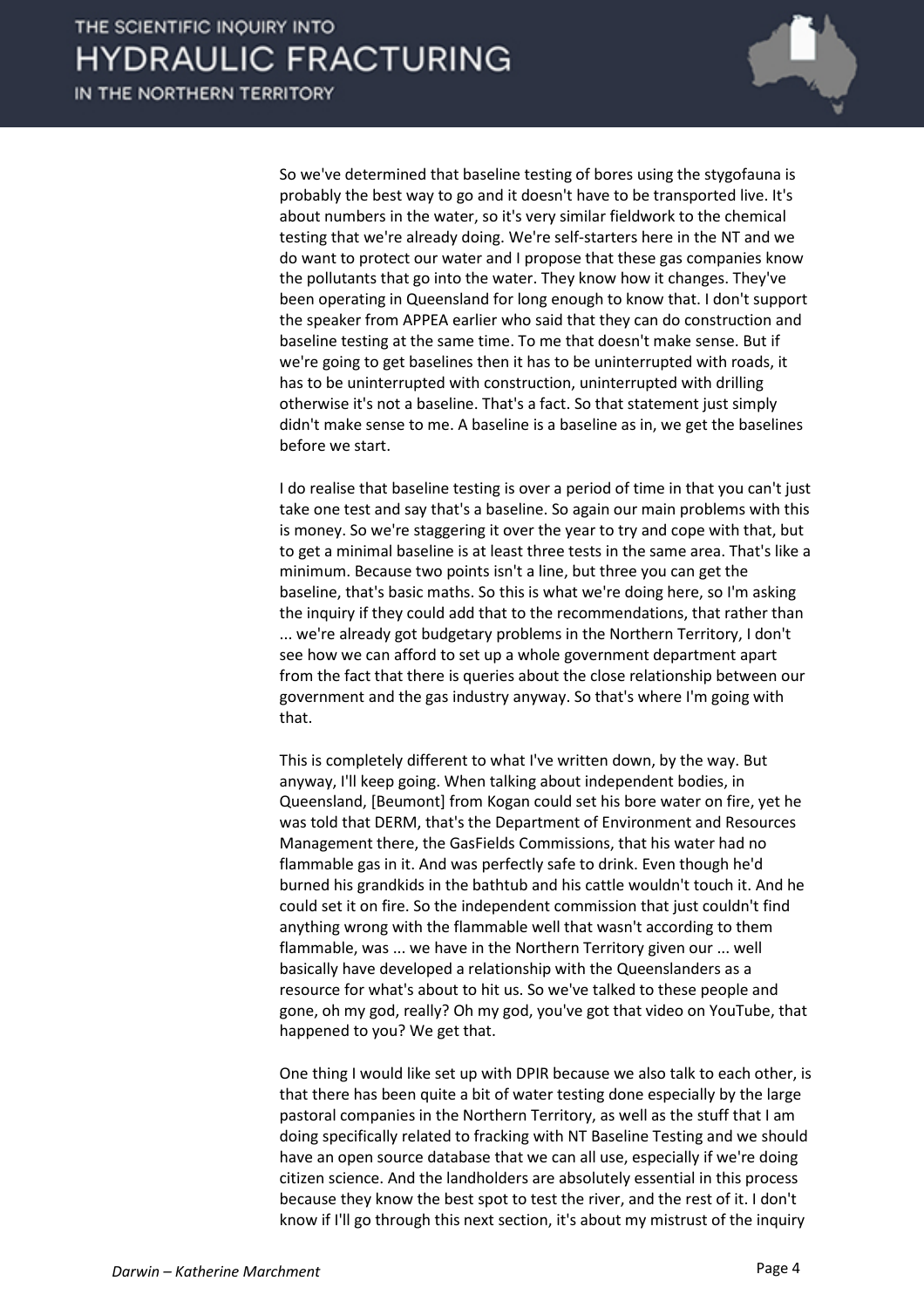

itself, basically. And I think I'll leave it written rather than putting it on camera, because I don't want to be disrespectful. But there are real misgivings.

And jump straight to regulatory capture. I've got to say I didn't read the full report and appendixes, I read the summary, the time frame over Christmas, it was just too hard, it was too hard for me to read a 400 page report and do everything that I've been doing. So forgive me if I put some things in that particular section that you might find offensive, or that I'm wrong. Okay. Regulatory capture. During a quick search of Google I found a number of articles from all over the world, mainly from energy companies which cite the need for robust regulation, or robust regulatory regime. What I've not found is reference to actual robust regulations where the regulations have been successful in making this industry safe. So for all this talk of robust regulation, to me is yet more industry spin. Imagine my disappointment to see the inquiry spouting exactly the same line, the robust regulation, I'm kinda like, really? This has been since 2005 they've been talking about this, in the USA, in Europe, in the UK, in the Northern Territory, in Western Australia, in New South Wales, in Queensland. It's all talk and no action. Robust regulation.

And I don't even know what robust regulation looks like. I really don't. As for ... it was talked about in New South Wales, the robust regulation thing, and ... with the regulations in New South Wales, where's the enforcement? Santos was fined only \$1500 for contaminating an aquifer. Contamination that was brought to the attention of the regulator by a local farmer. Local farmers that have been locking on and protesting in the Peligo have been fined more than that. For a huge multinational company, to be fined \$1500 for contaminating an aquifer is an insult, I'm sorry. I've put a number of references here that go back to 2012 about robust regulation saying, yes, it'll be safe with robust regulations but the results show different to me. So I have no trust in that, none.

There's the regulation and then there's the ever growing list of the harm compiled by Pennsylvania resident Jenny Lisak, it's up to 22,144 people with verifiable harm done to them with this industry. This is significant in any population and very significant given that fracking occurs in the less populated areas of the USA. This is what we're facing in the NT, which kind of came up in the last presentation and, like, oh, it doesn't matter if it's not much. Just one thing, there's the well published Halliburton loophole where Dick Cheny gained an exemption for the industry of the Clean Water Act. This loophole ... in 2005, this loophole in the USA is yet to be closed. I have grave concerns about this because Halliburton is one of the biggest, if not our biggest defence and infrastructure contractors here in the NT. They are also the primary contractor for fracking operations in the NT, are we prepared to let them poison our water because we think we can't afford to lose their business? There's that side of it too. The pressure that's put on governments to keep the budget balanced.

And then we got our GST pulled, I found \$450,000,000 in this year's budget alone in direct and indirect subsidies to the frackers. How is that ... I can't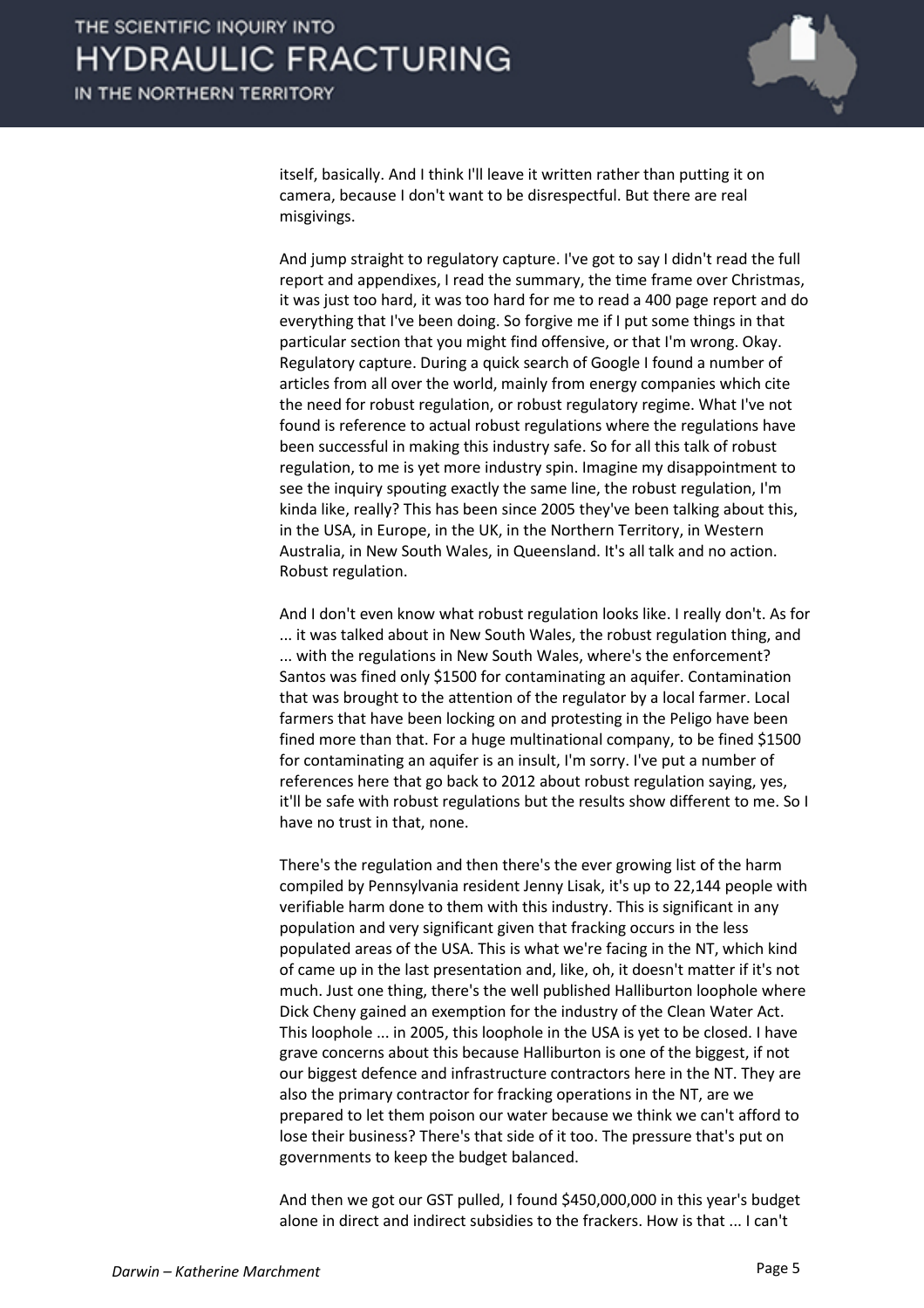even ... What we were told in Queensland was that shale gases, CSG is different to shale gas, we'll be right, that gas land movie is about shale gas, CSG is a lot safer. And then since the disasters in Queensland, what we're being told in the Northern Territory is, oh, that's CSG in Queensland, that's the bad stuff, this shale stuff is safe. Well, I'll go back to the USA and go, hang on a minute, I remember that line. So I don't believe that this industry is safe at all because they've yet to prove it. They're yet to prove that the risk can be managed. It's all theoretical robust regulation, we're yet to see it on any continent.

I'll just finish up. And also with regard to regulatory capture, Jeremy Buckingham published an article that made it to the Sydney Morning Herald, called the revolving door between miners and government. And that include the frackers. And then our own ex-chief minister Adam Giles, straight after he ... got booted out as Chief Minister went to work for Gina Rinehart. Our trust in government and industry, we think they're in bed too close together. The Northern Territory's current chief of staff, Alf Leonardi, is openly pro-fracking. What does that say? I could go on. Do you want me to finish now because there's-

- Hon. Justice Pepper: You have exceeded your allocated 15 minutes, yes, but-
- Katherine Marchment: I thought I had a half an hour allocation. Have I only been allocated 15 minutes? Sorry.
- Hon. Justice Pepper: My apologies, it is half an hour.
- Katherine Marchment: Oh that's cool, that's why I started rushing through…
- Hon. Justice Pepper: No, no, no, no, my apologies.
- Katherine Marchment: Well I'll just -
- Hon. Justice Pepper: No, no, take, on that basis you've got another ten minutes, so please-

Katherine Marchment: Anyway, I'll just got through to the end. The NT News put an editorial on the 13th of December 2013, I've got 13, it's actually ... 2017, it was just last year, so better correct that mistake. 2017 said give fracking the green light, openly biased, pro-fracking. Currently one of their former journalists is in court with them regarding allegations that the Northern Territory News prints as instructed by their biggest advertisers under the guise of reporting and that some of that reporting has been factually incorrect. In other words, cash for comment. Their biggest advertisers in 2017 have been APPEA and the Northern Territory Government.

> In 2017 ... this is where I put the budget ... approximately 450 million was allocated to industry. This is during the year, we have a moratorium on fracking so they're spending more on the frackers in this year than they're spent in the previous five years before that according to the figures from the Australian Institute. We've got a massive deficit. I went through that budget with Nicole Madison, I went through that budget line by line to pull that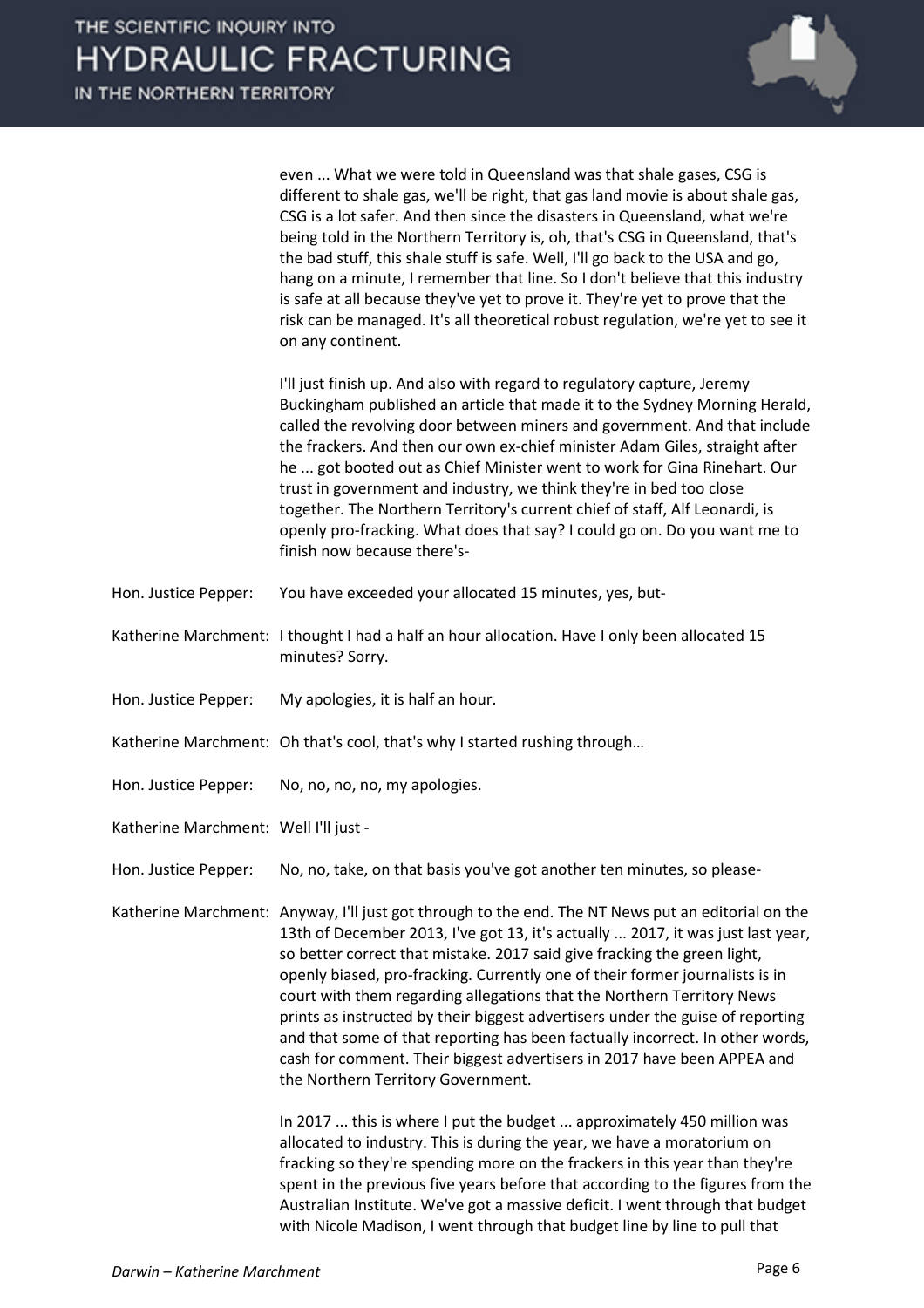

stuff out, because those little bit here, little bit there, is hidden everywhere, I tell you, it was quite a process trying to add up all that money and find it everywhere. But that's the rough figure I came to.

Finally I'd like to say that this process and in particular this submission has been very difficult for me, given our media's blatant pro-frack bias, and the fact that the inquiry is being paid by a government that appears to have a pro-frack bias with pressure being put on them, and by the federal government to pull the trigger. Malcolm Turnbull said that to Michael Gunner. It's ... made me lose faith in the inquiry, a lot of faith in the inquiry's independence partially due to these things and I've spoken to a number of people, I'd say, are you going to present and they'd say, oh, no it's a waste of time, the result's already been pre-determined. So I'm not completely saying that you have to work within the terms of reference and quite frankly I think that the terms of reference that you've been given are ... you can't ... is there any way that you can say the risks are too high, do you have to go, because it's more like a, how can we frack, instead of should we frack, terms of reference.

So how do you get out of that as panel members if you go, okay, this is too high. What have you got left? Robust regulation which has been the fallback for people trying to get out of rotten terms of reference since 2013 ... I've missed out a whole lot of things. Look, on a positive note, I'd like to that I really appreciate the obviously long hours and hard work that has gone into preparing this draft final report that you guys have put in. I really do appreciate that. Especially the fact that you have basically tried to reach out to as many Territorians as possible so that we can have a say. I appreciate too. And I'd like to thank you for listening.

- Hon. Justice Pepper: Thank you, and I know you have put a submission in so thank you very much for that as well.
- Katherine Marchment: It's basically this, so it's a little bit-
- Hon. Justice Pepper: No, no, that's good, I was aware of that and I think you've ... references-
- Katherine Marchment: The submission includes the internet links.
- Hon. Justice Pepper: Good. Okay, that was going to be my next question, thank you.

Katherine Marchment: Yeah, so, which makes it a bit easier. And they've come out on my printer in blue and purple so it's pretty easy-

Hon. Justice Pepper: Good, excellent, thank you. I just wanted to make a couple of comments. At the risk of sounding too defensive, but whilst from what I've read in the media there's certainly been pressure exerted on the Territory government. I can assure you that there has been no pressure whatsoever exerted on this inquiry. We have maintained our independence throughout this process and will continue to do so. In fact, we've had no communications with government along those lines whatsoever other than through the normal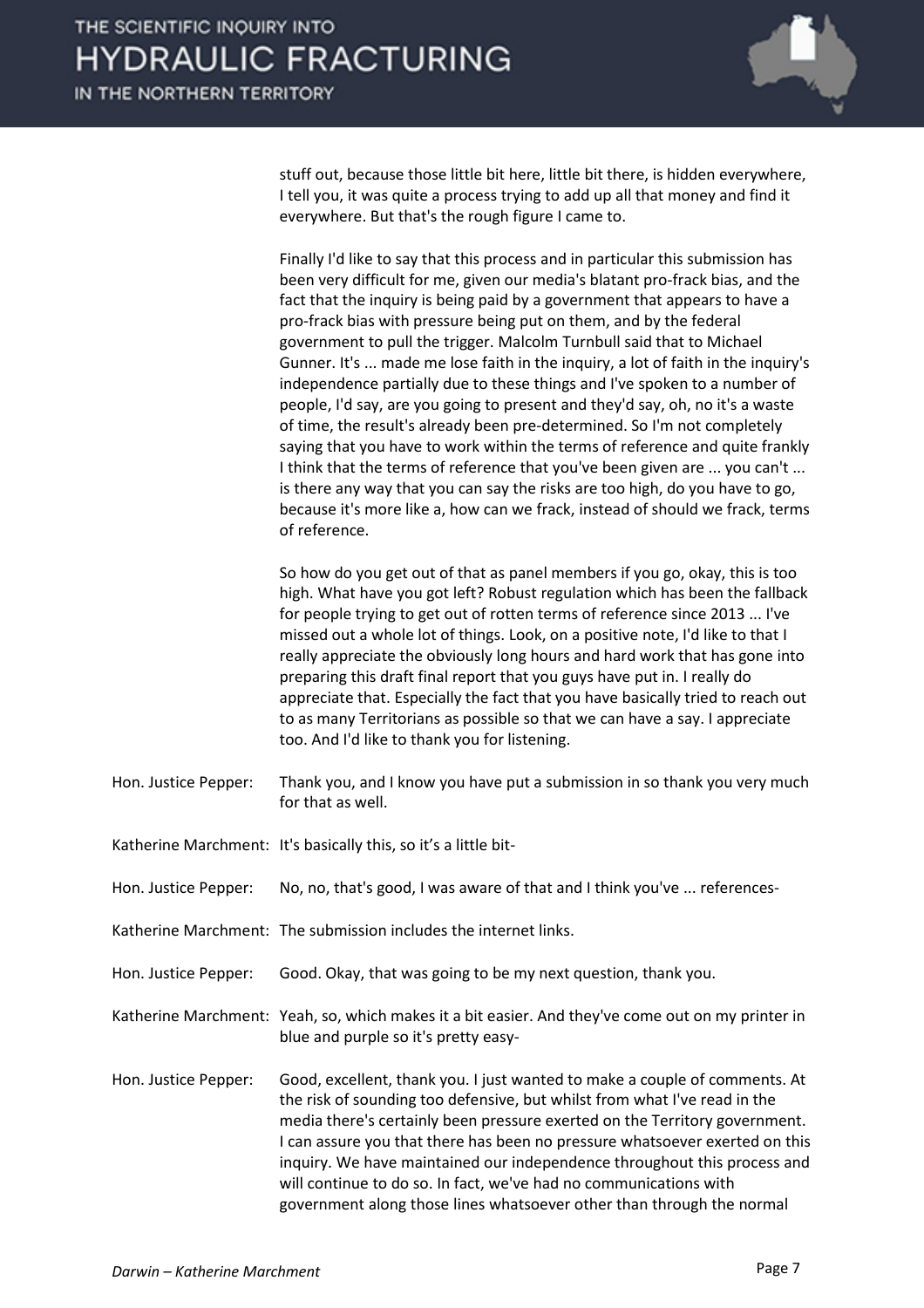### IN THE NORTHERN TERRITORY



submission process, so we certainly haven't felt any pressure as a result of what may be happening in Canberra.

- Katherine Marchment: I might add that that's possibly the media as well, there was a financial review article with a picture of you, quoting you with, it was written in a very pro-industry way and possibly that could have been a bit of media spin on what your actual comments might have been to the financial review.
- Hon. Justice Pepper: I've given no separate interview to the Financial Review, I can't comment whether or not the Financial review has been present at some of the larger-
- Katherine Marchment: I have that as a link-
- Hon. Justice Pepper: Yeah, I'm aware of the article apart from looking at the photo and thinking, gee, I was a lot thinner then, I haven't ... as I said, the only ... if the Financial Review has been present during some of the larger media scrums, for want of a better word, so be it, I don't know. But I certainly haven't given any separate interview with the Financial Review, the AFR, so I can't comment on what they're written, as I said. That's the first thing. The second thing was, again, I can only reiterate what I've said before, that this result has very much not been predetermined.
- Katherine Marchment: Thank you. Just one more thing, and I'd just like to put it as a observation as us, as Territorians, we're quite mistrustful of FIFOs, I've had a lot of experience of FIFO workers in town and they're pretty rude and ... they don't have a lot of respect for locals. I had a similar experience in Queensland, as well, and it's kind of like, we're very parochial here, and we kind of do regard you guys are FIFOs, you ... aren't really invested in the Northern Territory, you're not living here -
- Hon. Justice Pepper: Dr Ritchie, lives here.
- Katherine Marchment: True.
- Hon. Justice Pepper: Dr Anderson lives here-
- Dr. Alan Anderson: 32 years-
- Hon. Justice Pepper: And David Jones, Dr David Jones, has lived here for over 16 years.
- Katherine Marchment: Yeah, brilliant. Sorry, so that ... I've got to admit this is just talking around, people talking around town about this issue. So I'm really glad that I'm incorrect on that point. Thank you.
- Hon. Justice Pepper: Any, yes, Dr Jones, of 16 years of living here, has a question-
- Dr. David Jones: I was intrigued to hear about your example of citizen science and how that's been implemented. Could you tell us what you're actually looking for in the water for the baseline assessments, and was I correct in hearing you talk about stygofauna in bore water?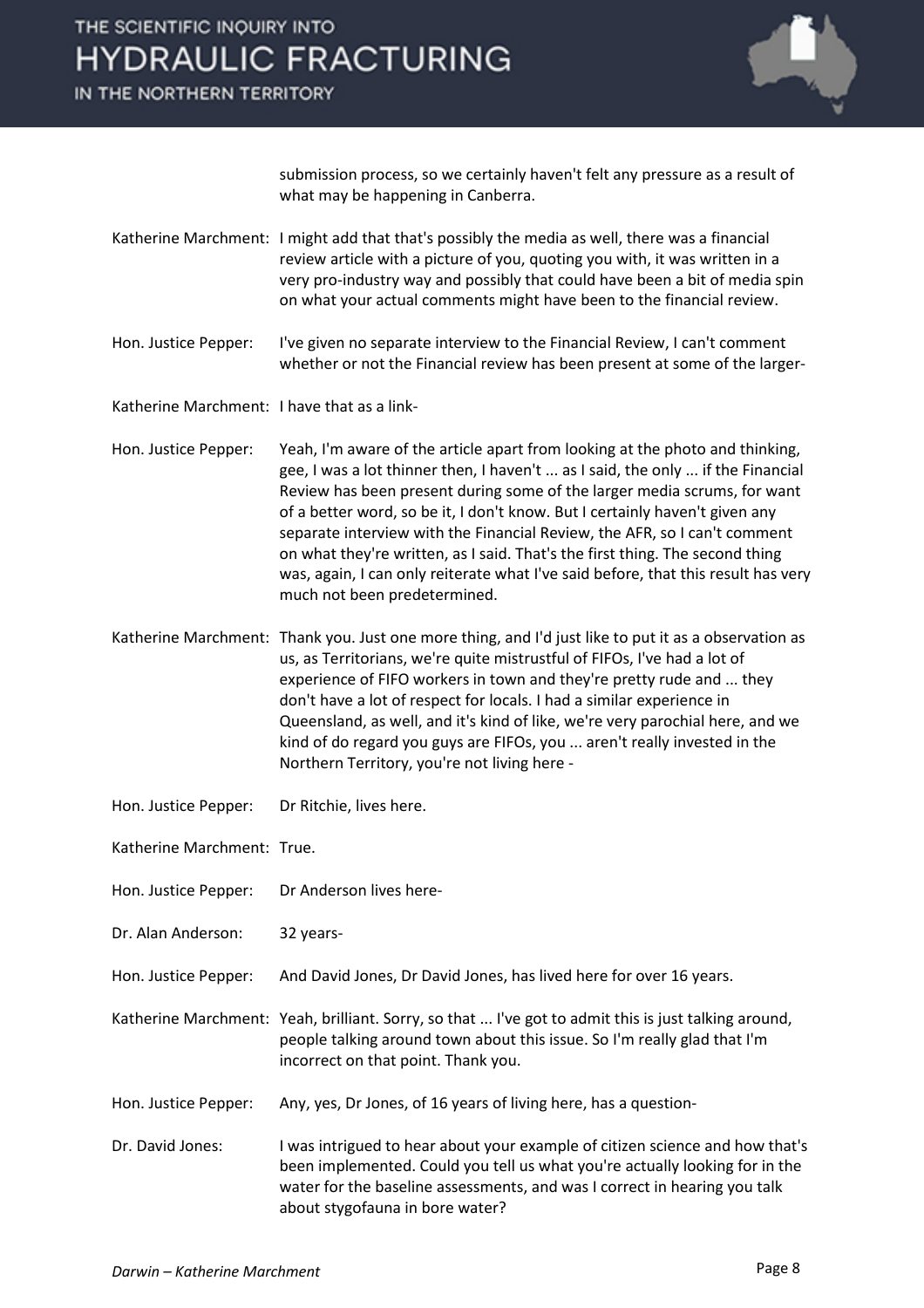IN THE NORTHERN TERRITORY



| Katherine Marchment: Yes, correct. We're actually working with an independent laboratory doing<br>the surface water and that's basically chemical testing and I developed the<br>template for that, so what we're testing for is stuff that's very commonly<br>found in the gas fields and we know what is that given  what's been found<br>in the water in Queensland and the gas companies going, well, it was like<br>that when we got here, because we didn't have baselines, so we went, okay,<br>well we'll test for that. And price was a real issue, so I had to chop that down<br>a lot further. So the essential things are of course their target gas, methane.<br>We've tested for that. Heavy metals, because that's come up at very high<br>rates in Queensland, we've tested for that. But also as a bit of a baseline<br>we've also tested for common minerals that are found in those areas, a lot<br>of the soils in the Northern Territory are very high in iron, that washes into<br>the stream  so we put in a bit, salinity, very important because salt is a big<br>problem in the gas fields. The water in the Roper river is actually slightly<br>saline anyway. |
|-------------------------------------------------------------------------------------------------------------------------------------------------------------------------------------------------------------------------------------------------------------------------------------------------------------------------------------------------------------------------------------------------------------------------------------------------------------------------------------------------------------------------------------------------------------------------------------------------------------------------------------------------------------------------------------------------------------------------------------------------------------------------------------------------------------------------------------------------------------------------------------------------------------------------------------------------------------------------------------------------------------------------------------------------------------------------------------------------------------------------------------------------------------------------------------------|
| I had to come up with what was essential and what was affordable.<br>Radionuclides cost an absolute bloody bomb to test, but we did test for<br>radium 226 and 228, was the most affordable we could, and that is the most<br>common radioactive substance that has increased quite dramatically in the<br>gas fields of Queensland. It's basically it was a basic water test with a couple                                                                                                                                                                                                                                                                                                                                                                                                                                                                                                                                                                                                                                                                                                                                                                                               |

of added extras according to what has been found in the gas fields. With the stygofauna I'm working with a scientist in New South Wales who has 30 years' experience in that field and his wife has been training field workers for decades, and so with that specialisation I thought, well, apart from the chems, given that little critters die very quickly in changes in their environment, we've decided to do... more groundwater fauna for the bores-

- Dr. David Jones: That's actually one of the biggest knowledge gaps in the groundwater community and ecosystems in the NT-
- Katherine Marchment: And also he's already done some testing in the Northern Territory and we can draw on that as well, although that will cost us. He's given me a lot of free time and a lot of free information, but he's made it very clear that he's going to have to get paid, for the help he's given us for sure.
- Hon. Justice Pepper: Thank you. Any further questions, yes, Dr Anderson?
- Dr. Alan Anderson: One-
- Hon. Justice Pepper: 32 years-
- Katherine Marchment: I'm so glad I'm wrong about this...
- Hon. Justice Pepper: I should say there are full CVs although that may not indicate where people live but there are full CVs of all of the panel members of the website.
- Dr. Alan Anderson: Just a comment about your fears, how development of a gas industry in the NT might completely transform the landscapes-

Katherine Marchment: I've seen it-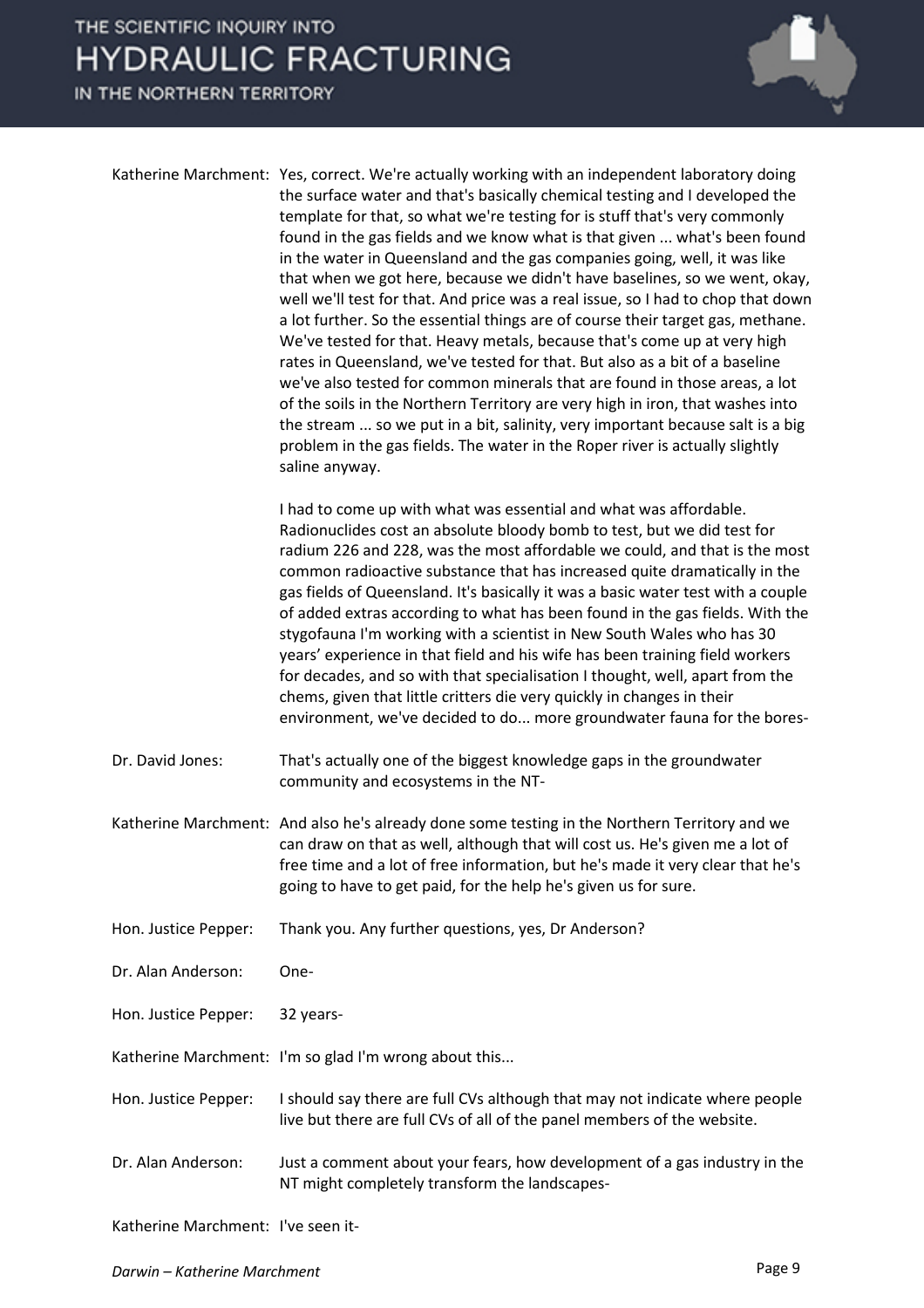IN THE NORTHERN TERRITORY



| Dr. Alan Anderson:                  | What a problem that would be-                                                                                                                                                                                                                                                                                                                                                                                                                                                                                                                                                                                                                                                                                                                                                                                                   |
|-------------------------------------|---------------------------------------------------------------------------------------------------------------------------------------------------------------------------------------------------------------------------------------------------------------------------------------------------------------------------------------------------------------------------------------------------------------------------------------------------------------------------------------------------------------------------------------------------------------------------------------------------------------------------------------------------------------------------------------------------------------------------------------------------------------------------------------------------------------------------------|
|                                     | Katherine Marchment: I've seen it, because, you've got to remember with me, I've got family in the<br>gas fields and I remember what that country looked like before there was<br>any gas industry there. And it looks dramatically different now, too me.                                                                                                                                                                                                                                                                                                                                                                                                                                                                                                                                                                      |
| Dr. Alan Anderson:                  | In Queensland?                                                                                                                                                                                                                                                                                                                                                                                                                                                                                                                                                                                                                                                                                                                                                                                                                  |
| Katherine Marchment: In Queensland. |                                                                                                                                                                                                                                                                                                                                                                                                                                                                                                                                                                                                                                                                                                                                                                                                                                 |
| Dr. Alan Anderson:                  | That fear is very widespread one and for good reason and one of the key<br>objectives in our risk analysis is to ensure that that doesn't happen. And I'm<br>just wondering whether you have any experience with the gas fields that<br>already occur in the NT, down south, in Mereenie and Palm Valley-                                                                                                                                                                                                                                                                                                                                                                                                                                                                                                                       |
|                                     | Katherine Marchment: I have skirted Mereenie, I have used their roads to get to Palm Valley, but I<br>haven't actually been smack in the Mereenie oil fields, I've basically gone<br>from Hermannsburg to Palm Valley using the Mereenie roads.                                                                                                                                                                                                                                                                                                                                                                                                                                                                                                                                                                                 |
| Dr. Alan Anderson:                  | Okay.                                                                                                                                                                                                                                                                                                                                                                                                                                                                                                                                                                                                                                                                                                                                                                                                                           |
|                                     | Katherine Marchment: And that was quite a while ago. My parents were remote area teachers so<br>we moved around the Territory a lot, so that's when they were working in<br>the southern part of the Northern Territory.                                                                                                                                                                                                                                                                                                                                                                                                                                                                                                                                                                                                        |
| Dr. Alan Anderson:                  | I just raised that as an example where I think it doesn't have to lead to a<br>dramatic landscape transformation in the sense, we visited Mereenie and<br>that was one of the things that surprised us, actually, how little obvious<br>landscape change-                                                                                                                                                                                                                                                                                                                                                                                                                                                                                                                                                                       |
|                                     | Katherine Marchment: I guess I'm just going off my experience of the south west Queensland gas<br>fields where the change in the environment has been massive. It's nothing<br>like what it was before, at all. At all.                                                                                                                                                                                                                                                                                                                                                                                                                                                                                                                                                                                                         |
| Hon. Justice Pepper:                | I think that's a fair point, and I suppose, just perhaps another observation is<br>that when did our visit at Mereenie, that is quite an established gas field, so<br>the rehabilitation has occurred, the vegetation has come back. That's not,<br>I'm sure the case, with the Queensland, which is a much  a lot of those<br>fields are a lot less mature.                                                                                                                                                                                                                                                                                                                                                                                                                                                                    |
|                                     | Katherine Marchment: Well, also you've got remember with Mereenie, when I was last there, they<br>weren't doing slickwater hydraulic horizontal fracking at Mereenie, so when<br>I went through that area it was conventional gas, which means that there<br>was whole lot of infrastructure and stuff that comes with unconventional<br>gas that wasn't there. I'm just  like massive holding ponds, actually that's<br>really a point, I still want to know what's in those ponds. I've asked at every<br>presentation and I'm asking it again this one, I want to know what's in that<br>pond. I want to know the emissions that are coming off them and I want to<br>know what may spill into our wetlands. You said you went to [inaudible] but<br>you can't have, you must have gone to [inaudible]. You can't have gone- |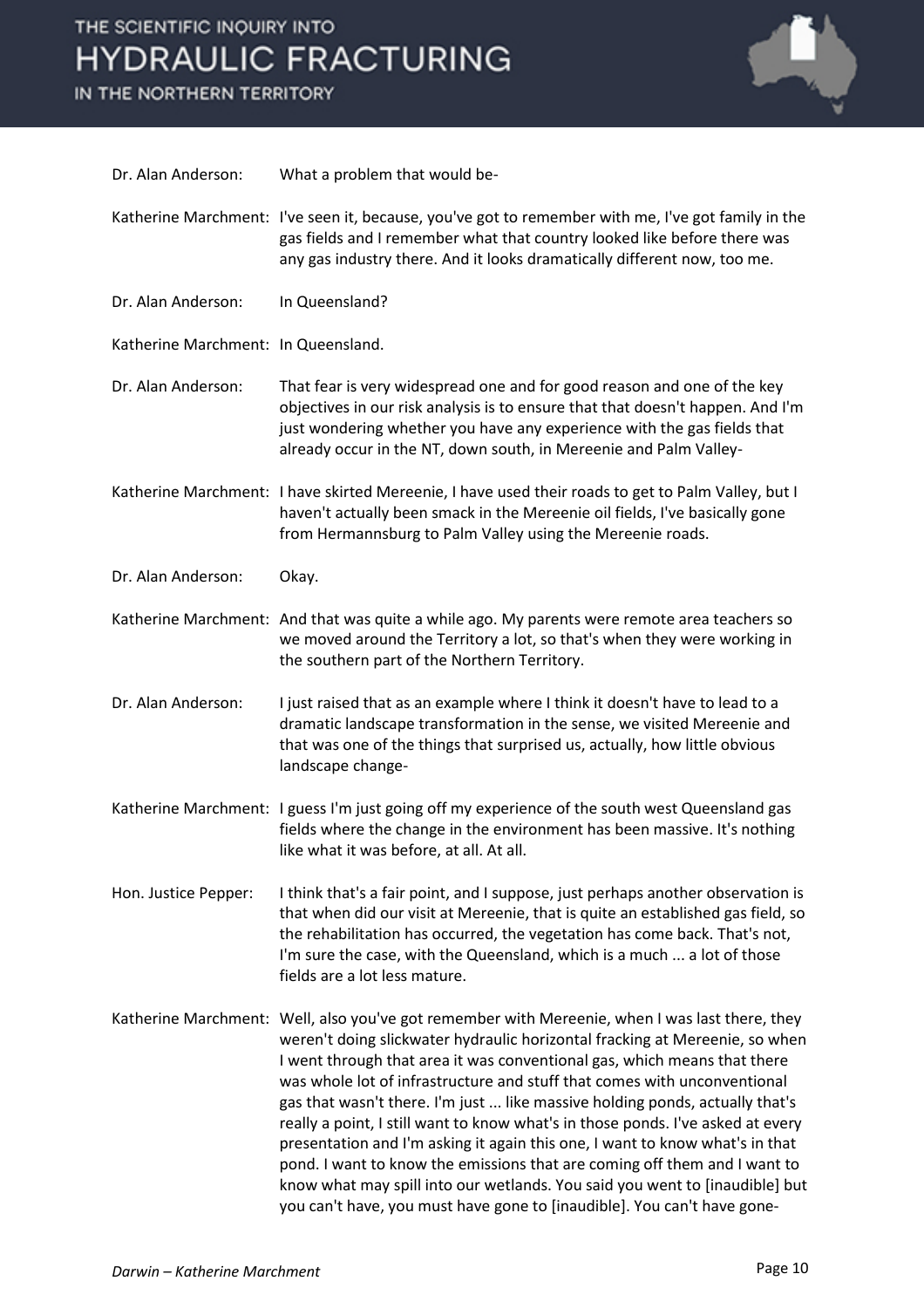IN THE NORTHERN TERRITORY



| Hon. Justice Pepper: | I'm sorry are you talking about Queensland, or- |
|----------------------|-------------------------------------------------|
|----------------------|-------------------------------------------------|

- Katherine Marchment: This is when you did your field trip. You can't possibly have gone to [inaudible] because you went ... I know that John Jenkins met you in [inaudible] and he lived at that time, he's got out of the gas fields now, thank god, but he lived at that time smack next to [inaudible], and ... you said you hadn't seen a holding pond, those ponds, there's like four or five ponds next to [inaudible] that are massive. You can't miss them. And I'm thinking you must have been to a different processing plant, because it doesn't explain it. If you didn't go down that road you can't have been to [inaudible]-
- Dr. David Jones: We went to a process station but we saw the big ponds from the air when we were taking off from that area.
- Hon. Justice Pepper: We have certainly seen some of the larger ponds, absolutely.
- Katherine Marchment: They're massive.
- Hon. Justice Pepper: And they're large.
- Dr. David Jones: They are huge.
- Katherine Marchment: And there is really something not good coming off them. And that, the fact the emissions of those ponds are never mentioned but they're such a big part of the landscape, and I'm sure personally that that was contributing to making people sick ... but the thing is, no data, then ... This is how they've gone, oh well, there's no data on it, so it doesn't exist and this how they operate in Queensland, I'm kind of going ... mmm, well get the data then. Get the data, and ... a bit of water testing of those ponds would be a good thing I'd reckon. I still think, reckon that would be a really good thing, get someone to take some samples and put it through an independent lab as exactly what's in those bloody ponds.
- Hon. Justice Pepper: As I said at the moment in the draft final recommendation is against ponds. It's towards tanks.
- Katherine Marchment: But even so, I still want to know what's in that water. I don't feel comfortable, we've got this water coming up, how to dispose of it, and the rest of it, don't we want to know what's in it? It just to me that makes sense.
- Hon. Justice Pepper: I understand that submission. Any further questions. Well again, thank you very much, Miss Marchment, for coming again, doing your detailed presentation again to the inquiry. One of the things that's marked this inquiry is the considerable effort, amazing amount of effort that people have ... basically undertaken in order to prepare and present to the inquiry, both at the public hearings and also at the community forums as well. And it's been one of the fantastic aspects, I think, for us anyway, as a panel of this inquiry and you are no exception in that regard, so thank you very much.